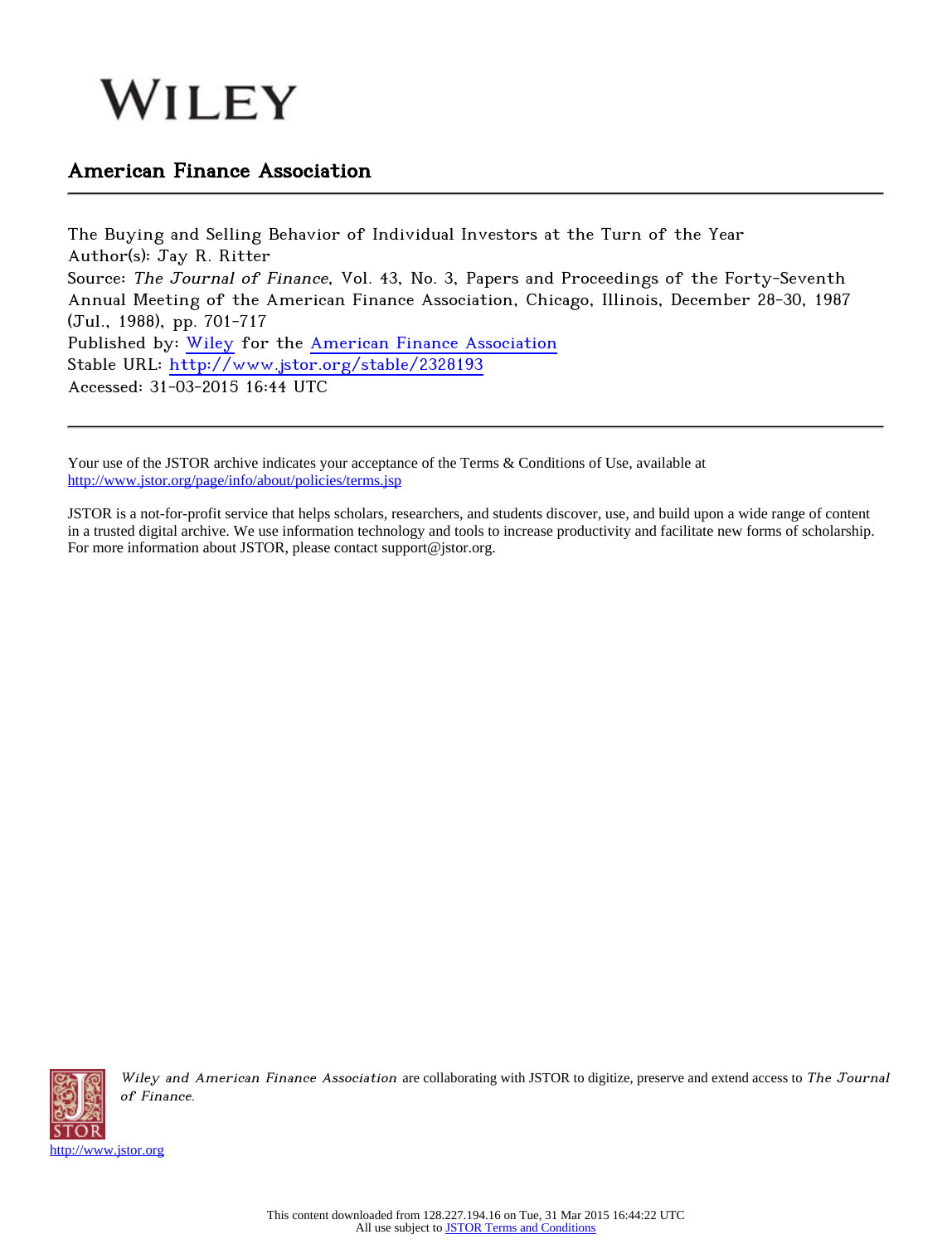## **The Buying and Selling Behavior of Individual Investors at the Turn of the Year**

#### **JAY R. RITTER\***

#### **ABSTRACT**

**The average returns on low-capitalization stocks are unusually high relative to those on large-capitalization stocks in early January, a phenomenon known as the turn-of-theyear effect. This paper finds that the ratio of stock purchases to sales by individual investors displays a seasonal pattern, with individuals having a below-normal buy/sell ratio in late December and an above-normal ratio in early January. Year-to-year variation in the early January buy/sell ratio explains forty-six percent of the year-toyear variation in the turn-of-the-year effect during 1971-1985.** 

**IN RECENT YEARS, a number of "anomalies" have been discovered in stock returns, with the "turn-of-the-year effect" generating the greatest interest. The turn-ofthe-year effect refers to the phenomenon that small stocks have unusually high returns during the period beginning on the last trading day of December and continuing through January, with the effect becoming progressively less pronounced as the month wears on. The effect occurs with amazing regularity, and is economically significant in magnitude: during 1971-1985, the average difference in returns between small and large stocks (defined here as the smallest and largest deciles of market value of the New York Stock Exchange) is 8.17 percent for the first nine trading days of the year. This phenomenon has been documented in a series of papers, each refining and extending earlier work, of which the most noteworthy are Banz [2], Keim [16], Roll [22], and Blume and Stambaugh [4].** 

**A number of frameworks have been proposed to explain the turn-of-the-year effect. These approaches include what can be termed (i) the omitted-risk-factor hypothesis, (ii) the tax-loss-selling hypothesis, (iii) the information-release/ insider-trading hypothesis, and (iv) the seasonality-of-the-risk-return hypothesis. In this paper I propose the "parking-the-proceeds" hypothesis. This hypothesis is related to the tax-loss-selling hypothesis, but does not view the high January returns on small stocks as merely a rebound following the abatement of tax-** 

**\* School of Business Administration, University of Michigan. Philip L. Rettew, Jr. of Merrill Lynch's Market Analysis Department provided the data that make this paper possible. I would also like to thank Richard Andrews, Robert Ariel, Cliff Ball, Michael Bradley, Wayne Ferson, Greg Niehaus, Donald Keim, Krishna Ramaswamy, Nejat Seyhun, Jeremy Siegel, Michael Smirlock, Edward Snyder, and William Ziemba for useful comments, and Navin Chop-a and Tae Park for research assistance. I would particularly like to thank Robert S. Hansen for his extensive comments. Helpful comments were also received in workshops at the University of Michigan, Washington University, the April 1986 Los Angeles TIMS/ORSA meetings, and the December 1987 AFA meetings. This research was supported by a summer research grant from the University of Michigan Business School.**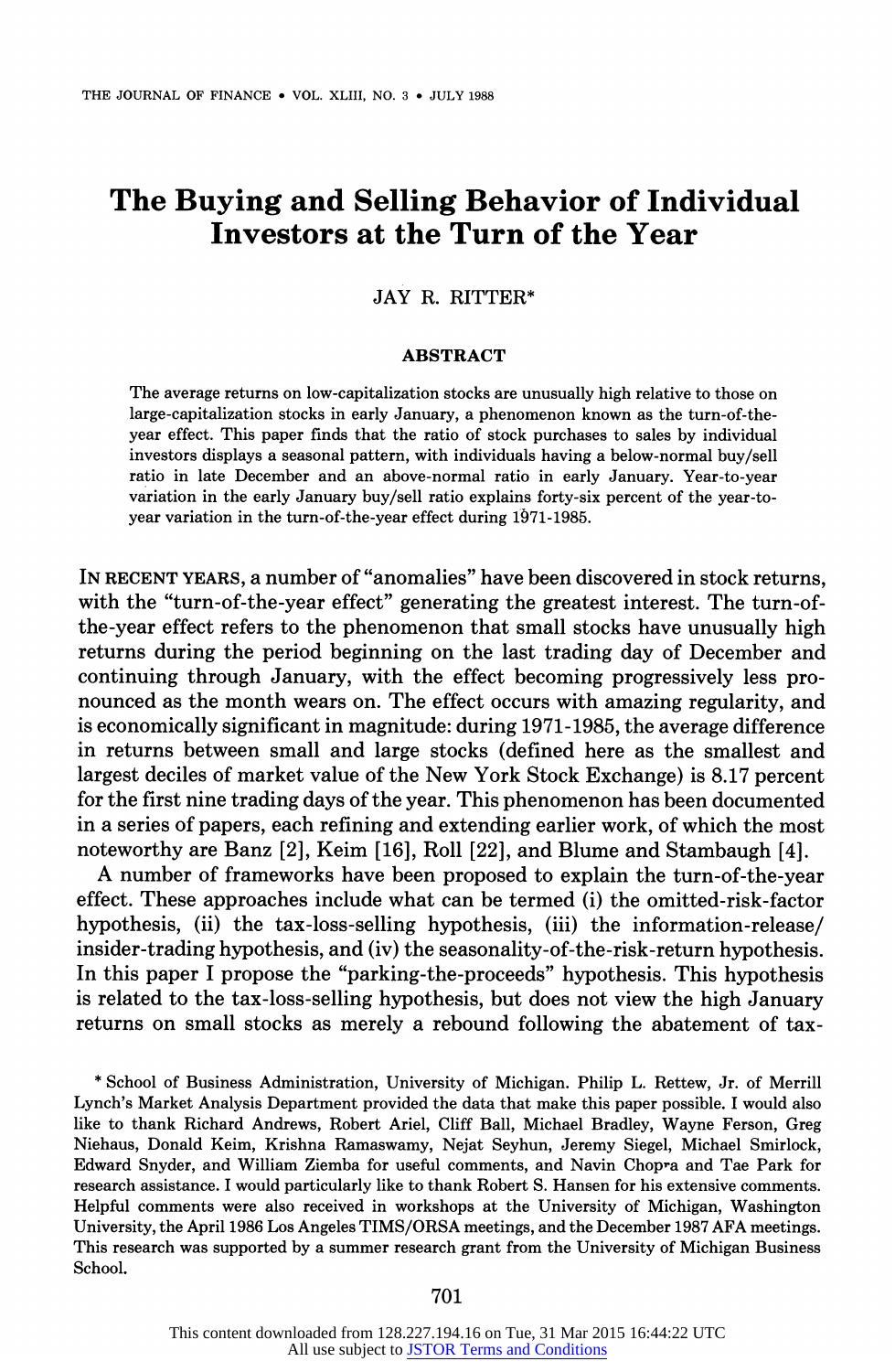**motivated selling pressure. Before presenting this hypothesis and evidence supporting it, a brief summary of the stylized facts to be explained is useful. A brief discussion of the above-mentioned alternative hypotheses is also presented. My discussion will be highly selective, both because the literature is large, and because recent surveys are available elsewhere (Keim [17], Clark and Ziemba [8]).** 

**In Section I, the stylized facts about the turn-of-the-year effect are summarized. Section II presents the parking-the-proceeds hypothesis and discusses the empirical implications. Section III describes a new data set, the daily buy/sell orders of individuals' accounts at one of the nation's leading brokerage firms. Section IV uses this data to provide evidence that is consistent with the parking-theproceeds hypothesis. Section V contains a summary and conclusions.** 

#### **I. The Turn-of-the-Year Effect**

**Rozeff and Kinney [25] first documented the "January effect," that stock returns are higher, on average, in January than in other months. Using a combination of several indices spanning the seventy-one years from 1904-74 for New York Stock Exchange (NYSE) stocks, they found that the average return for the month of January was 3.48 percent, compared to only 0.42 percent per month for the other eleven months.'** 

**While they were unaware of it, Rozeff and Kinney's finding of a January seasonal in returns is highly sensitive to the index used. For most of their sample period, they used the CRSP equally weighted index. If they had used a valueweighted index, they would not have found a January seasonal. For example, the arithmetic average January monthly return on the (market value-weighted) S&P 500 is only 1.37 percent for 1926-81, well below the 2.41 percent average return for July and the 1.73 percent average return for August.2 In other words, using a value-weighted index, there is no January effect. Equally weighted indices display a January seasonal because low-capitalization ("small") stocks display high average returns in January. High-capitalization ("large") stocks do not have higher returns in January than in other months.** 

**Banz [2] first documented that small stocks have unusually high returns. Ibbotson and Sinquefield [15] report Banz's monthly returns for 1926-81 on the lowest market-value quintile of NYSE securities. The arithmetic average annual return for 1926-81 is 18.12 percent, which is well above the arithmetic average annual return of 11.40 percent on the S&P 500.3 Taking the difference in these numbers, the small-stock portfolio outperformed the S&P 500 by 6.72 percent. However, this annual small-firm premium is not evenly distributed over all months. The arithmetic average of the January small-stock monthly returns in**  Ibbotson and Sinquefield's Table B-4 is 7.42 percent, a full 6.05 percent above **the January average of 1.37 percent for the S&P 500. For the other months, there is only a minor difference in returns. In other words, there is essentially no "small-firm effect" except in January.** 

**'Rozeff and Kinney [25], Table 1, p. 388, row 5 of panel 2.** 

**<sup>2</sup>Ibbotson and Sinquefield [15], Table B-1, p. 102.** 

**3The small-stock returns are reported in Ibbotson and Sinquefield's [15] Table B-4, while the S&P returns are reported in their Table B-1.**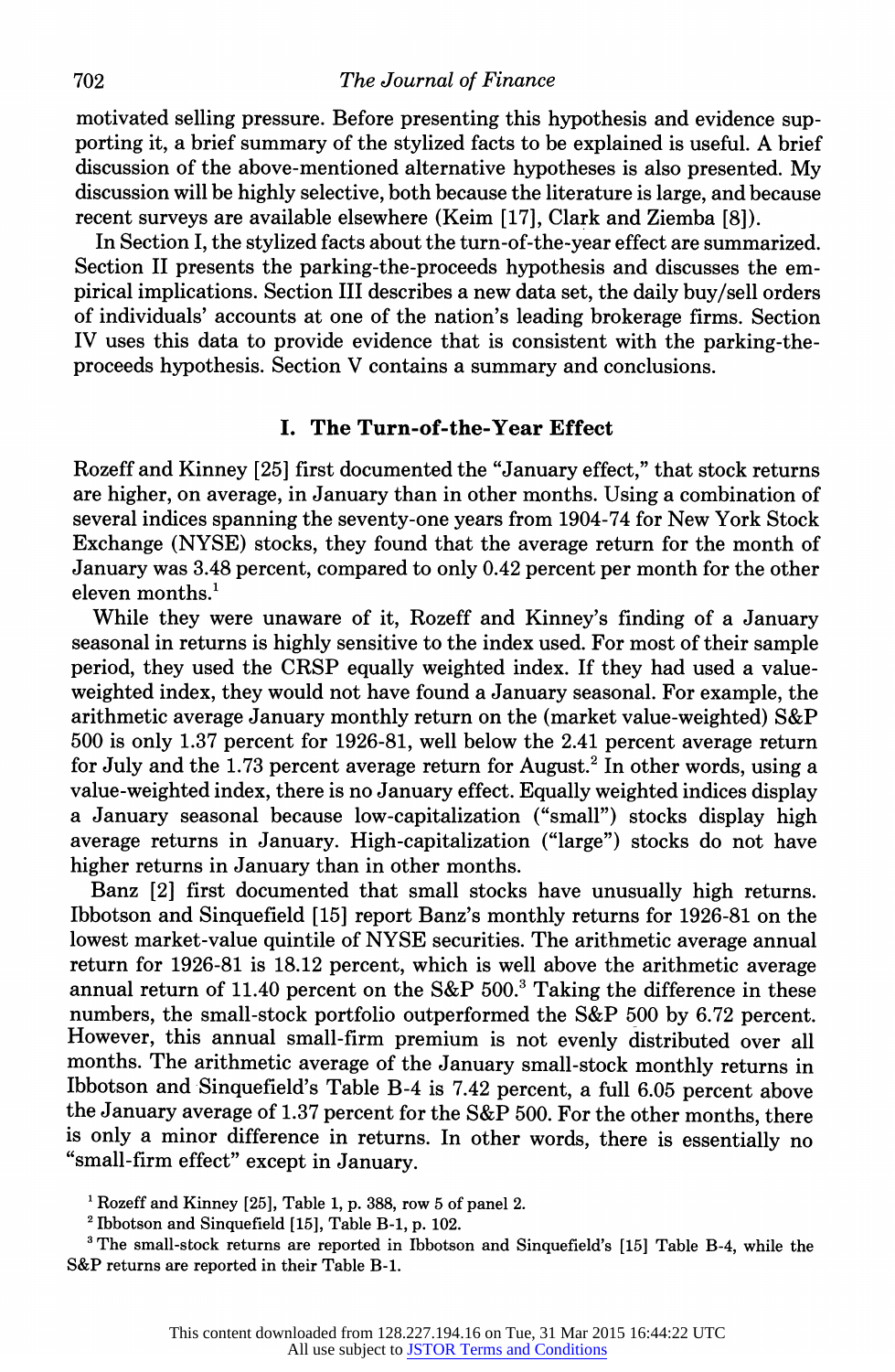**Initial explanations of Banz's small-firm effect focused on the possibility of an omitted priced risk factor.' Banz had found that differences in CAPM betas between large and small firms could not explain the high realized returns on small firms. Most of the early (1981 to mid-1983) academic literature dealing with the small-firm effect contains statements about the "misspecification of the CAPM," along with statements that a productive line of inquiry for future research would be to search for an omitted priced risk factor. The logic of this argument is that the Sharpe-Lintner CAPM is not an accurate description of the factors generating equilibrium asset returns, that the market compensates investors for bearing other risks that are not captured by the market return, and that small firms are more sensitive to these other risks. This framework has considerable intellectual appeal, for it does not require jettisoning the market informational-efficiency paradigm that dominates academic finance research. New evidence about the seasonal structure of the small-firm effect, however, has resulted in a reduction of research effort attempting to explain the turn-of-theyear effect as equilibrium compensation for risk bearing.** 

**The empirical finding that refocused efforts to explain the small-firm effect was Keim's [16] finding that roughly half of the annual small-firm premium occurred during the month of January in 1963-79. Immediately thereafter, Blume and Stambaugh ([4], p. 403) reported that, after adjusting Keim's results for "bid-ask spread" bias, "the full-year size effect is half as large as previously reported using [daily] rebalanced returns, and, on average, all of the size effect is due to the month of January."** 

**With the publication of the Keim and Blume and Stambaugh papers, it became clear that Rozeff and Kinney's January effect and Banz's small-firm effect are two manifestations of the high returns on small firms in January. Roll [22] coined the term "turn-of-the-year effect" to identify this phenomenon, and research attention immediately focused on the tax-loss-selling hypothesis, especially since Branch [5] had previously documented high returns in January for stocks that had negative returns during the prior year.** 

**The tax-loss-selling explanation of the turn-of-the-year effect is stated by Roll ([22], p. 20) as follows:** 

**"There is downward price pressure on stocks that have already declined during the year, because investors sell them to realize capital losses. After the year's end this price pressure is relieved and the returns during the next few days are large as those same stocks jump back up to their equilibrium values. ... we are obliged to test every theory, even one so patently absurd as this, by the empirical strength of its predictions and not by its assumptions or even by its external logic."** 

**The most direct empirical investigation of the tax-loss-selling hypothesis was performed by Reinganum [19].5 Reinganum created portfolios of stocks based** 

**4A priced risk factor (see Ross [231) is a source of risk that the market rewards people for bearing via a higher equilibrium expected return. An example of a non-priced risk is "unique" risk that can be diversified away.** 

<sup>5</sup> Reinganum's [19] study is subject to bid-ask spread bias, which biases upwards the reported **returns on small firms. His qualitative results are unchanged when a correction is made for this bias, however.**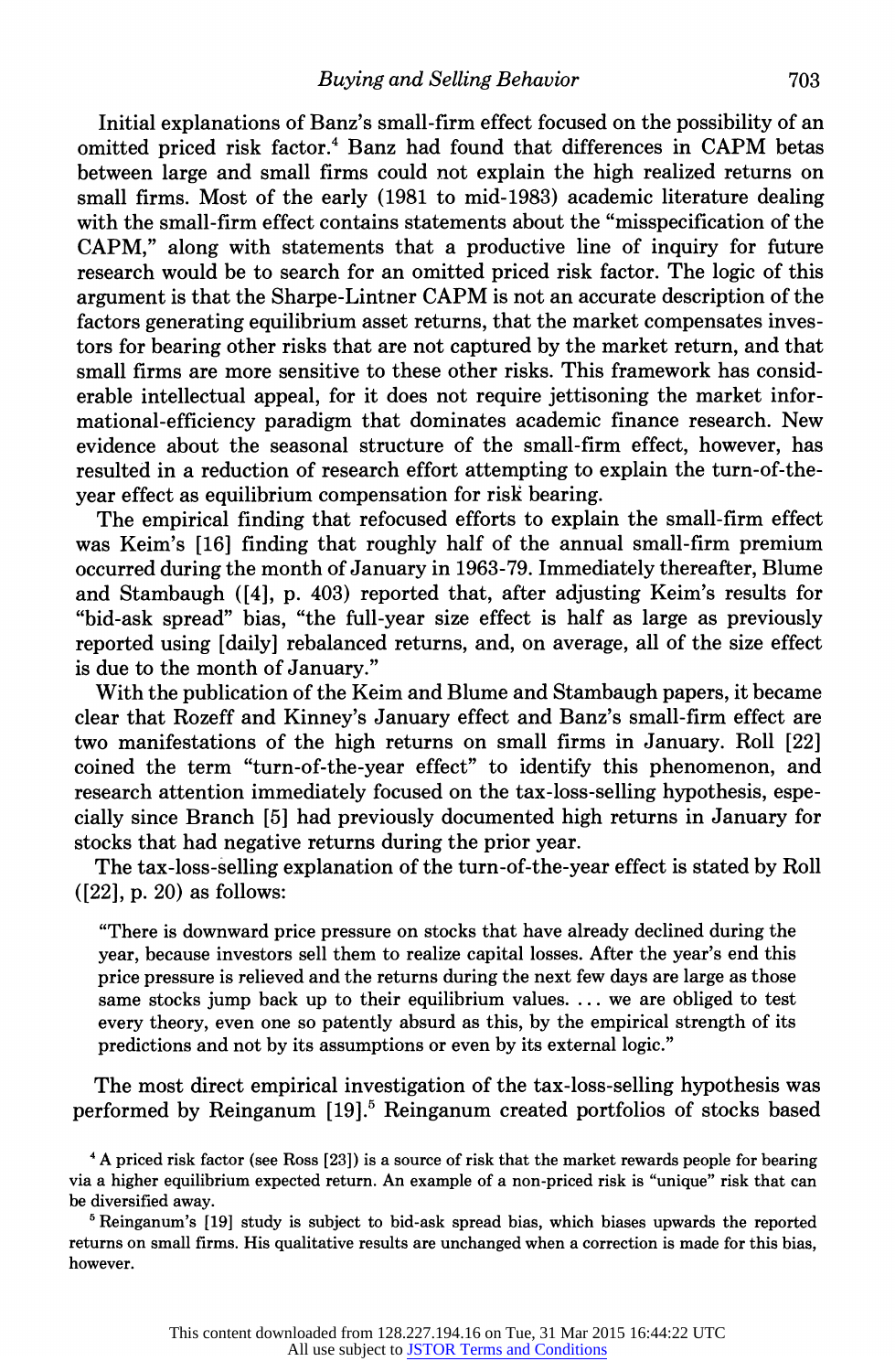**upon their market capitalizations and a measure of potential tax-loss selling (PTS). He found that the returns in early January are related to both variables, with small stocks that are high PTS candidates having very high returns, and this evidence convinced many that the turn-of-the-year effect was, at least partially, explained. Yet it was not a full explanation, for as Reinganum ([19], p. 104) states:** 

**"While tax-loss selling may account for the unusually large returns at the beginning of January, several questions still remain unanswered. First, why do firms exhibit a January seasonal effect even after purging the data of potential tax-loss selling effects? Furthermore, why does this seasonal pattern still seem to be related to market capitalization?"** 

**Two other stylized facts that appear to be inconsistent with the tax-loss-selling explanation of the turn-of-the-year effect are the following. First, Debondt and Thaler [9, 10] and Chan [7] have documented that small stocks that have experienced a price decline have high returns not only in the following January, but also in subsequent Januaries, with this pattern extending at least five years into the future. Second, while small stocks that experience December declines do indeed have unusually large January returns (Rozeff, [24]), as a group small stocks do not display any noticeable December price decline. In other words, the January price rise for small stocks appears to be far in excess of any December price decline.** 

**A third explanation of the turn-of-the-year effect is the insider-trading/ information-release hypothesis. The reasoning behind this hypothesis is that, with most firms having a December 31 fiscal year, management becomes aware of non-public information in early January. Some managers use this information to engage in trading in which the investors on the other side of the transaction lose, on average. To protect themselves, investors demand a higher required rate of return-hence, the January effect. Seyhun [27] presents empirical evidence, however, that insider trading in small firms does not display the seasonal pattern that would be needed to generate the observed patterns in realized returns. Furthermore, the insider-trading/information-release hypothesis makes no prediction regarding the observed pattern that small firms that had previously experienced price declines have much higher January returns, on average, than other firms.** 

**Another explanation of the turn-of-the-year effect is that there is a January seasonal in the risk-return relation. Using a traditional CAPM framework, where risk is measured by beta, Rozeff and Kinney pointed out that the slope coefficients in the Fama and MacBeth [11] study display a January seasonal.6 This seasonality has recently been reemphasized by Tinic and West ([29], Table 4), who document that, using the Fama and MacBeth methodology, for 1935-82 the slope coefficient for the market risk premium is .0471 in January, but only .0038 for the rest of the year, when betas are calculated using the equally weighted CRSP** 

**6 Rozeff and Kinney [25], Table 5, rows 3 and 4. Note that there is a typographical error, so that the reported value of -.0430 should in fact be a positive .0430.**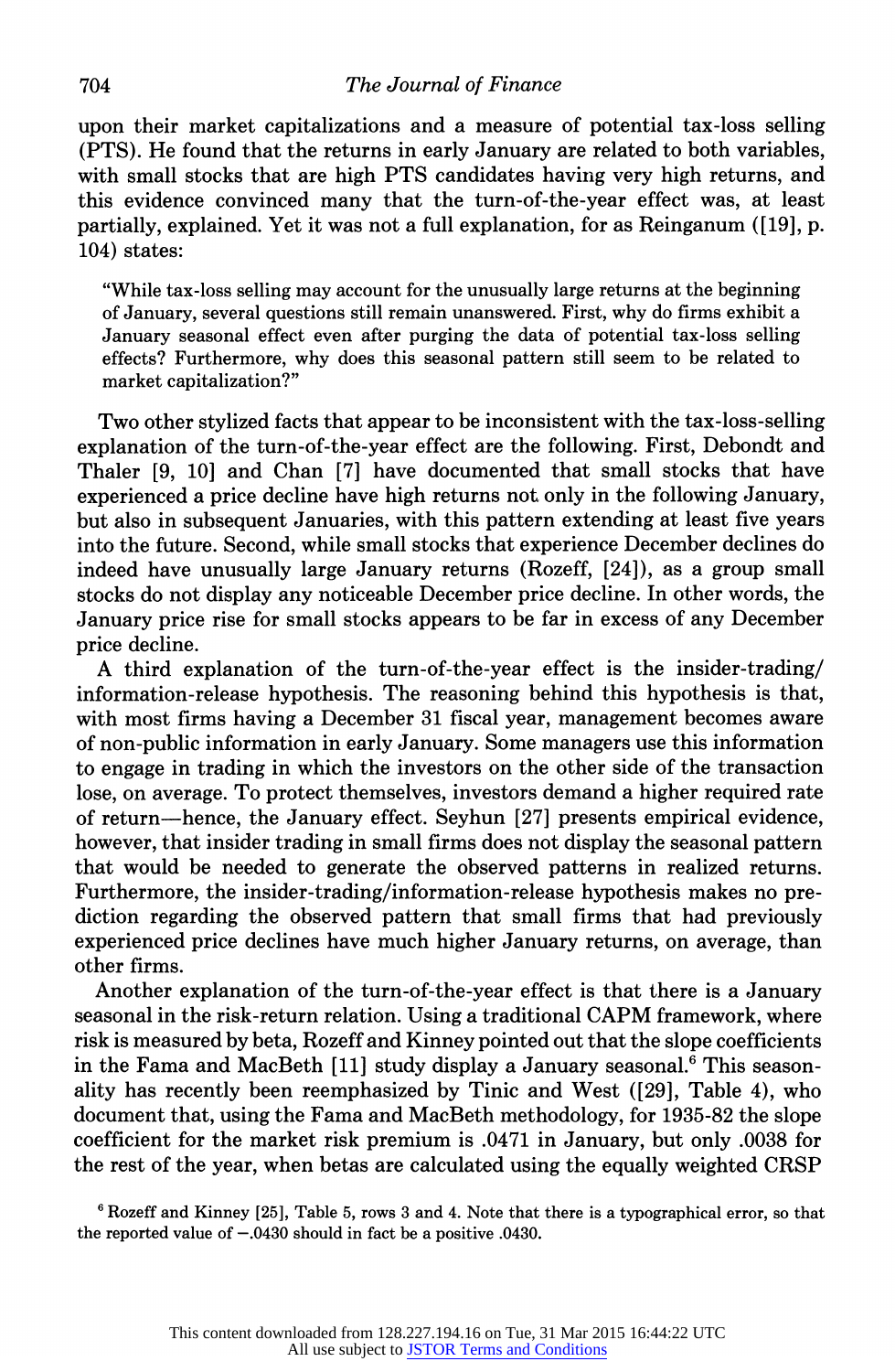**index.7 As one might suspect, Tinic and West's January results are quite sensitive to the market index used in computing betas, as a comparison of their Tables 4 and 7 demonstrates. In Table 7, the value-weighted CRSP index is used for calculating betas, and the slope coefficient for January falls from its Table 4 value of .0471 to .0302, while the slope coefficient for the rest of the year is virtually unchanged, falling from .0038 to .0036. Furthermore, Ritter and Chopra [21] find that when portfolios are formed based upon both beta and market value, only the small-firm portfolios display a January seasonal in the risk-return relation, leading them to question whether Tinic and West's results are an explanation of, or merely a manifestation of, the observed high returns on small firms in January.** 

**With the exception of the tax-loss-selling hypothesis, none of the above hypotheses has had much success in explaining either the year-to-year variation in the January small-firm premium or the cross-sectional patterns in returns. And the tax-loss-selling hypothesis has the difficulty that it fails to explain the high January returns for small stocks that haven't been subject to tax-loss-selling pressure.** 

### **II. The Parking-the-Proceeds Hypothesis**

**The parking-the-proceeds hypothesis of this paper can be viewed as a generalization of the tax-loss-selling hypothesis. My analysis attempts to answer Reinganum's questions. The parking-the-proceeds hypothesis is that the turn-of-theyear effect is caused by the buying and selling behavior of individual investors. As the end of the year approaches, individuals sell securities in order to realize the losses for tax purposes. Some of the proceeds from the sales are not immediately reinvested, but instead "parked" until January. When these funds are reinvested, the buying pressure pushes up the price of the small firms in which individual investors typically invest. The argument relies upon differential portfolio composition of individual and institutional investors, price-pressure effects, and portfolio shifts by individuals.** 

**The reasoning behind the parking-the-proceeds explanation of the turn-ofthe-year effect involves three separate steps. The first requirement is that the portfolio composition of individual investors is more intensive in low-priced, lowcapitalization stocks than that of institutional investors. This is in fact the case. For instance, in the April 18, 1986 issue of Business Week [6], the 1000 largest firms in terms of market capitalization are listed, along with the percentage of each firm's stock held by institutions. The correlation between this percentage and the log of market value is .329. Further corroborating evidence is contained in Blume and Friend ([3], Table 27), who report that stocks with a market value of less than \$50 million in 1985 comprised only 0.8 percent of the equity portfolios of institutions, while comprising 2.7 percent of the market value of all stocks.** 

**<sup>&#</sup>x27;The slope coefficients can be interpreted as showing that stocks with a beta of 1.5 have average returns that are 4.71 percent above the average return on stocks with a beta of 0.5 in January, and only .38 percent per month higher in other months.**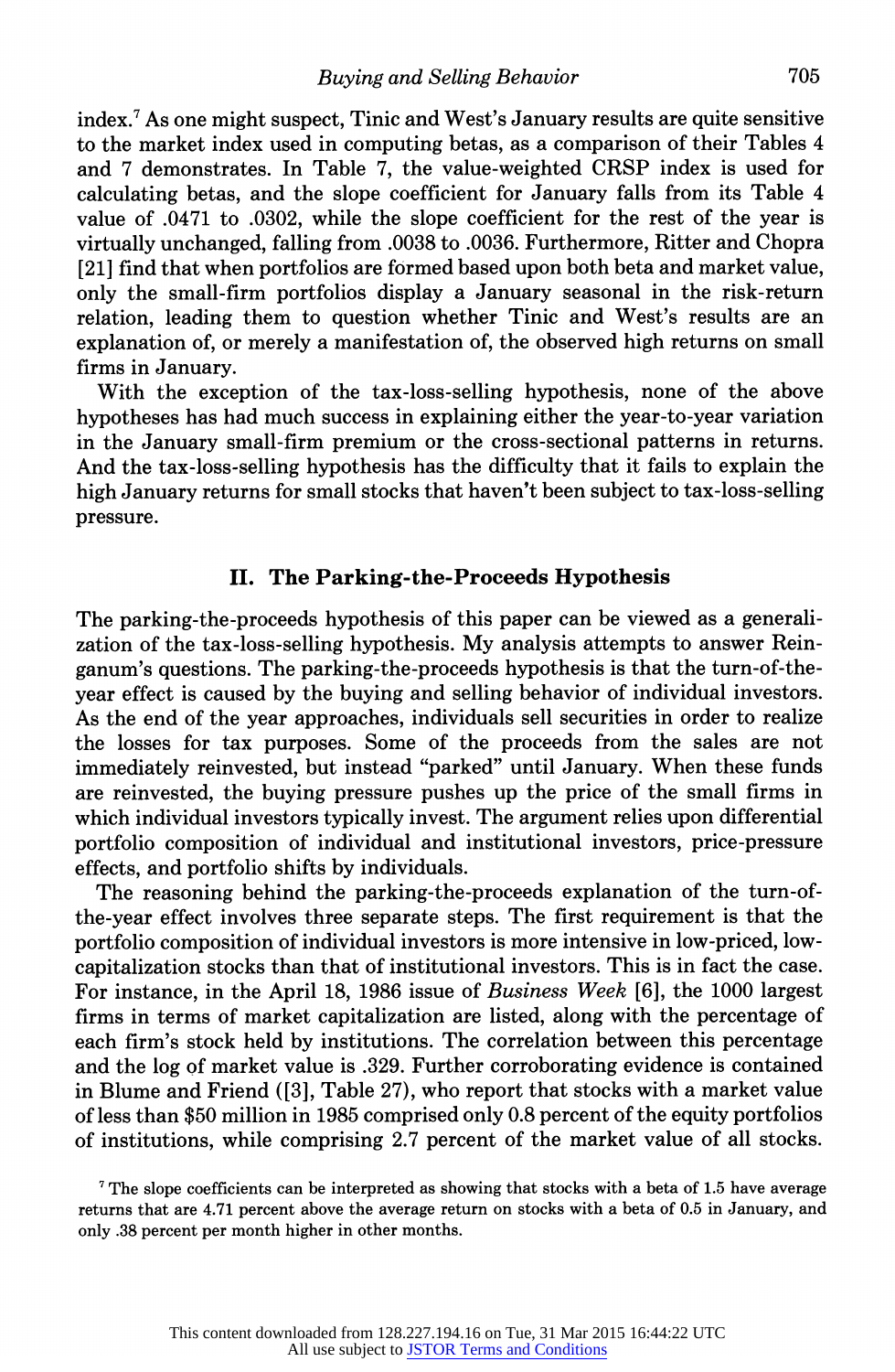**This difference in ownership is important for my explanation of the turn-of-theyear effect, for many institutional owners have no incentive to engage in taxmotivated buying and selling activities. Individuals, on the other hand, have an incentive to sell stocks that have declined in price, for the losses incurred can be deducted only if the loss is realized. While the difference in tax status of individual and institutional investors has been noted by, among others, Reinganum ([19], p. 97), what hasn't been emphasized is that whenever individuals buy stock, their buying is intensive in low-priced and low-capitalization stocks.** 

**The second requirement is that, especially for small stocks, buying and selling pressure affects stock prices. Evidence in Lakonishok and Smidt [18] and Rozeff [24] is consistent with the existence of price pressure. Furthermore, recent evidence by Harris and Gurel [14] and Shleifer [28] regarding the valuation effects of listing in the S&P 500 is consistent with price-pressure effects.** 

**The third requirement is that the proceeds from December's tax-motivated sales are-not immediately reinvested in the same or other stocks. (Schultz [26] presents an analysis in which it is optimal for individual investors to concentrate their tax-motivated loss realizations in December.) Instead, individuals typically "park" the proceeds in their brokerage accounts for a period of time, and only later reinvest it. Discussions that I have had with stockbrokers indicate that, throughout the year, it is common for individuals who have sold stock to wait for several days or weeks before investing the proceeds. Normally, stock sales on a given day are offset by purchases using funds from previous sales. However, if stock sales in December are much higher than stock sales in November, as Lakonishok and Smidt's ([18], Table 3) evidence indicates occurs for small stocks, then the lagged reinvesting of November's proceeds will be less than the dollar volume of December's selling. Similarly, the lagged reinvesting of December's large selling activity will overwhelm the more normal selling activity that occurs in January.8 Consequently, the seasonal pattern in tax-motivated selling, combined with a normal lag in reinvesting the proceeds from stock sales, will create a seasonal pattern in the buy/sell ratio of individual investors, ceteris paribus.9** 

**These, then, are the three requirements for the parking-the-proceeds hypothesis to result in the turn-of-the-year effect: (i) when individuals buy stocks, they buy a disproportionate number of small stocks; (ii) the price of these small stocks is affected by buying pressure; and (iii) individuals are net buyers of small stocks in early January, because of the proceeds remaining from December's taxmotivated sales.** 

**8Lakonishok and Smidt's Table 3 indicates heavy trading in small stocks in early January. Presumably some of this involves the selling of winners by individuals wanting to postpone the payment of capital-gain taxes. On average, I would expect the winners to have larger market capitalizations than the losers sold in December. Some of the proceeds from the early January sales is undoubtedly reinvested in small stocks.** 

**'In addition to the proceeds from December's tax-motivated security sales, some individuals also receive year-end bonuses. This additional source of cash augments the ability of individuals, in the aggregate, to become net buyers of securities in January.**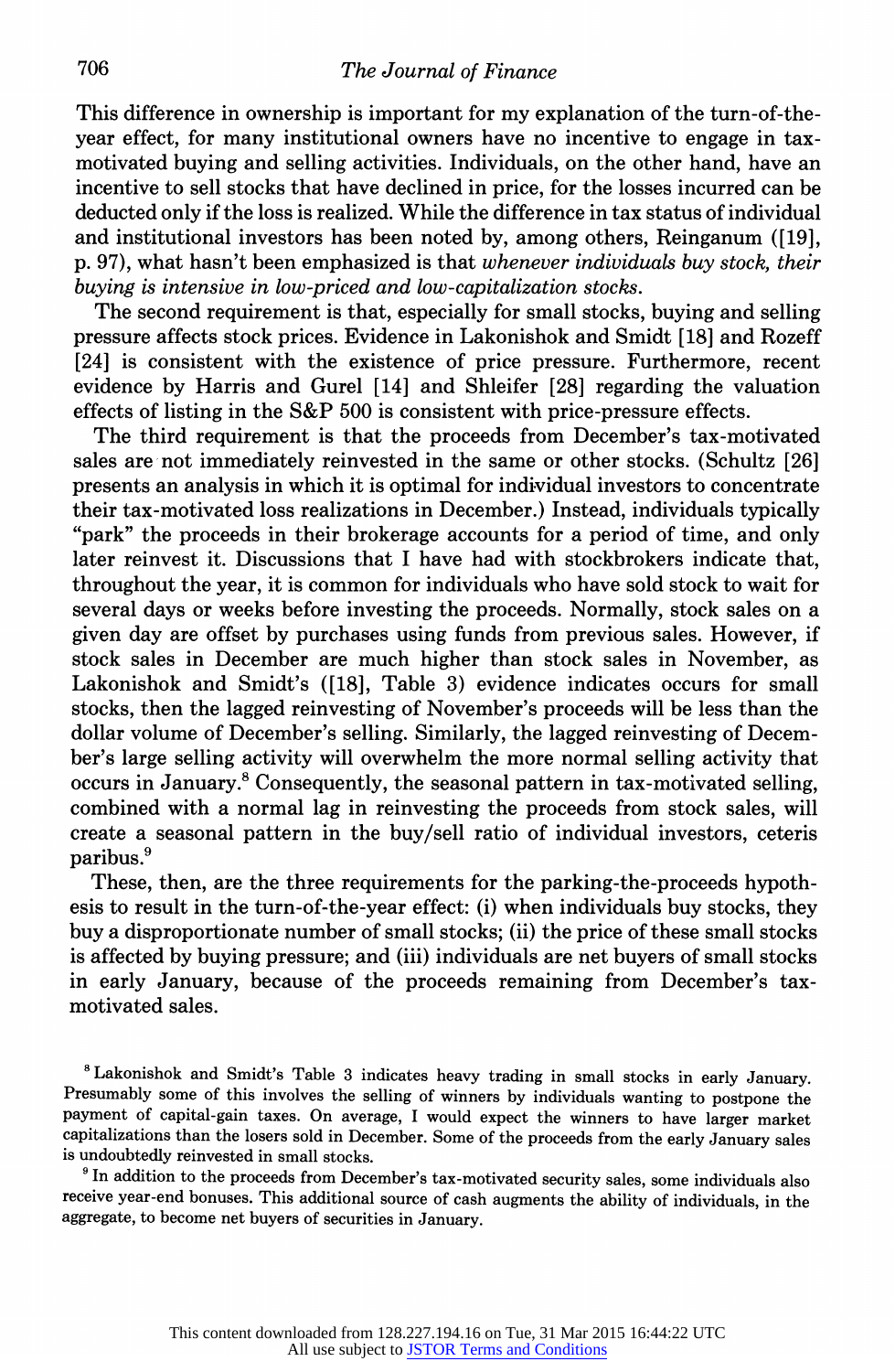#### **III. Data**

**To examine the buying and selling behavior of individuals at the turn of the year, I make use of a unique data set: the daily buy/sell ratios of the cash-account customers of the nation's largest retail brokerage firm, Merrill Lynch, Pierce, Fenner and Smith. Since June 19, 1970, Merrill Lynch's Market Analysis Department has recorded the daily dollar volume of sales and purchases of New York Stock Exchange-listed common stocks by the brokerage firm's cash-account customers (non-institutional investors who do not have margin accounts). I use the ratio of these purchases and sales as a measure of the net buying activity of individual investors.10** 

**In Table I, I present summary statistics on this daily buy/sell ratio for the fifteen-year period from December 17, 1970 through December 16, 1985.11 The period of analysis includes the fifteen turn-of-the-year periods for which both buy/sell data and returns from the 1986 version of the CRSP daily returns tape are available. The data show that the buy/sell ratio is, on average, low in late December and high in early January.** 

**Because the daily values of the buy/sell ratio are highly autocorrelated, even for long lags, throughout the rest of the paper I work with the values of each year's subperiod means. Thus, the empirical analysis is performed on the fifteen annual values of the January, mid-January to mid-December, and December mean buy/sell ratios reported in Table I. The nine trading days prior to the last trading day of December are referred to as "December" and the first nine trading days of January are referred to as "January" throughout the paper.** 

**It is easy to formally reject the hypothesis that there are no seasonal patterns in the buy/sell ratio. Because of the high autocorrelation of the daily buy/sell ratios, rather than test whether the column means are equal in Table I, I test whether the yearly changes from one subperiod to another are reliably non-zero. This is a more powerful test for a seasonal pattern in the presence of highly autocorrelated daily levels than a simple comparison-of-means test.** 

**In Table I, I report that the t-statistic for the hypothesis that the January buy/sell ratio shows no change from the prior December's buy/sell ratio is 4.96. The t-statistic for the hypothesis that the December buy/sell ratio shows no change from the prior mid-January to mid-December buy/sell ratio is 5.71. Indeed, in every single year during the fifteen-year sample period, the December buy/sell ratio is lower than the preceding mid-January to mid-December buy/ sell ratio, and the January buy/sell ratio is at least as high as the preceding December's value. While the January buy/sell ratio is higher on average than the following mid-January to mid-December buy/sell ratio, the t-statistic is only 0.81.** 

**10 Using the buy/sell ratio, rather than, say, the net purchases, reduces heteroscedasticity problems associated with the changing level of the stock market's volume over time. Also, only the ratio itself is available for the period prior to November 1978.** 

**" During this period, there are nine days for which I do not have legible buy/sell ratios. Thus I use 3780 out of the 3789 possible trading days, starting in mid-December, 1970 and continuing until mid-December, 1985. None of the missing days occurs near the turn of the year.**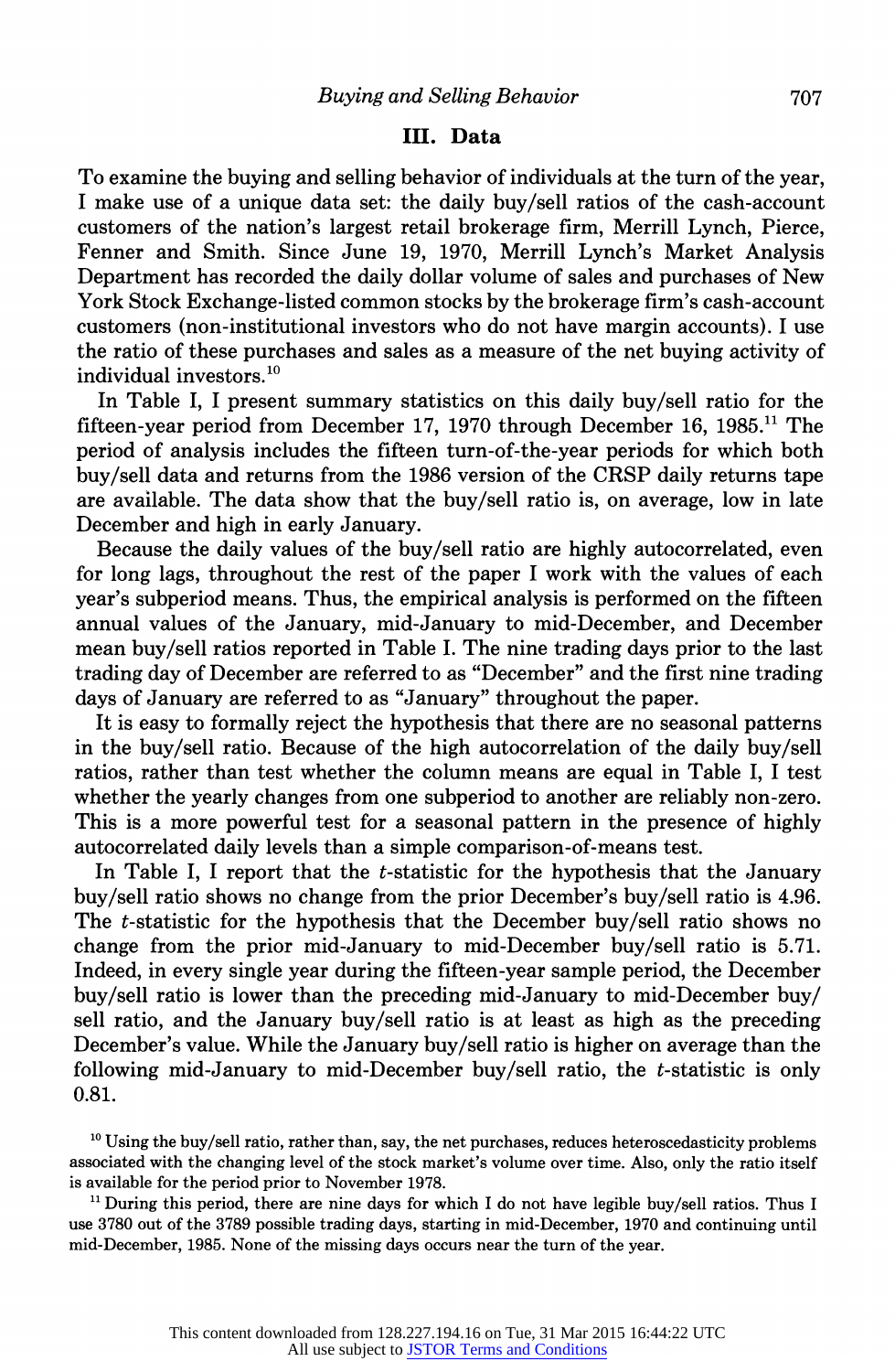|                      |                   | Subperiods Excluding Last Day of the Year |                                |                                         |
|----------------------|-------------------|-------------------------------------------|--------------------------------|-----------------------------------------|
| Period by Years      | Entire<br>Period  | First 9 days<br>of January                | Mid-January to<br>mid-December | Last 9 days of<br>December <sup>b</sup> |
| <b>Entire Period</b> | .911 <sup>c</sup> | .957                                      | .916                           | .747                                    |
| 12-17-70 to          |                   |                                           |                                |                                         |
| 12-16-85             |                   |                                           |                                |                                         |
| 1970                 |                   |                                           |                                | .781                                    |
| 1971                 |                   | .843                                      | .860                           | .688                                    |
| 1972                 |                   | .853                                      | .942                           | .703                                    |
| 1973                 |                   | .943                                      | 1.170                          | .977                                    |
| 1974                 |                   | 1.167                                     | 1.401                          | .862                                    |
| 1975                 |                   | 1.438                                     | .995                           | .679                                    |
| 1976                 |                   | .850                                      | .857                           | .692                                    |
| 1977                 |                   | .940                                      | .910                           | .643                                    |
| 1978                 |                   | 1.069                                     | .899                           | .797                                    |
| 1979                 |                   | .988                                      | .818                           | .717                                    |
| 1980                 |                   | .911                                      | .939                           | .772                                    |
| 1981                 |                   | .772                                      | .798                           | .744                                    |
| 1982                 |                   | 1.201                                     | .815                           | .801                                    |
| 1983                 |                   | .808                                      | .900                           | .822                                    |
| 1984                 |                   | .898                                      | .731                           | .522                                    |
| 1985                 |                   | .673                                      | .710                           | .519                                    |

| Table I                                                      |
|--------------------------------------------------------------|
| Mean Buy/Sell Ratios, 12-17-70 through 12-16-85 <sup>a</sup> |

**Tests of differences between columns:d** 

**Ho: Mean difference between the January buy/sell ratio and the mid-January to mid-December buy/sell ratio = 0.** 

#### **t-statistic = 0.81**

**Ho: Mean of difference between the January buy/sell ratio and the prior December's buy/sell ratio = 0.** 

#### **t-statistic = 4.96**

**Ho: Mean difference between the mid-January to mid-December buy/sell ratio and the December buy/sell ratio = 0. (This test uses the December 1985 buy/sell ratio and excludes the December 1970 buy/sell ratio.)** 

**t-statistic = 5.71** 

<sup>a</sup> The daily buy/sell ratios are computed as  $\Sigma$ purchases/ $\Sigma$ sales, measured in **dollars, of the cash-account customers of Merrill Lynch. The means are calculated as the arithmetic average of the daily ratios. The range of the buy/sell ratio is from 0.35 to 2.87. There are 3780 observations during the fifteen-year period, involving 3789 trading days less nine days for which the buy/sell ratio is not available.** 

**<sup>b</sup>The last nine days of December are the last nine before the last day. In other**  words, the last nine days as used here are trading days  $-10$  through  $-2$ . The last **trading day is excluded due to peculiarities discussed in the text. The column average of .747 is calculated using the fifteen Decembers from 1970 to 1984. The December 1985 value of .519 is not included except for testing the hypothesis that the mean difference between the mid-January to mid-December and the December buy/sell ratios is zero.** 

**c The first-order autocorrelation of the daily buy/sell ratios, based upon a regression of daily values with dummy variables for the first nine days of January and the last nine days of December before the last day, is 0.68. The higher order autocorrelations remain significantly above zero for many months.** 

**<sup>d</sup>The tests assume independence from year to year. The t-statistics are computed by dividing the mean annual difference by the standard deviation of the mean difference.**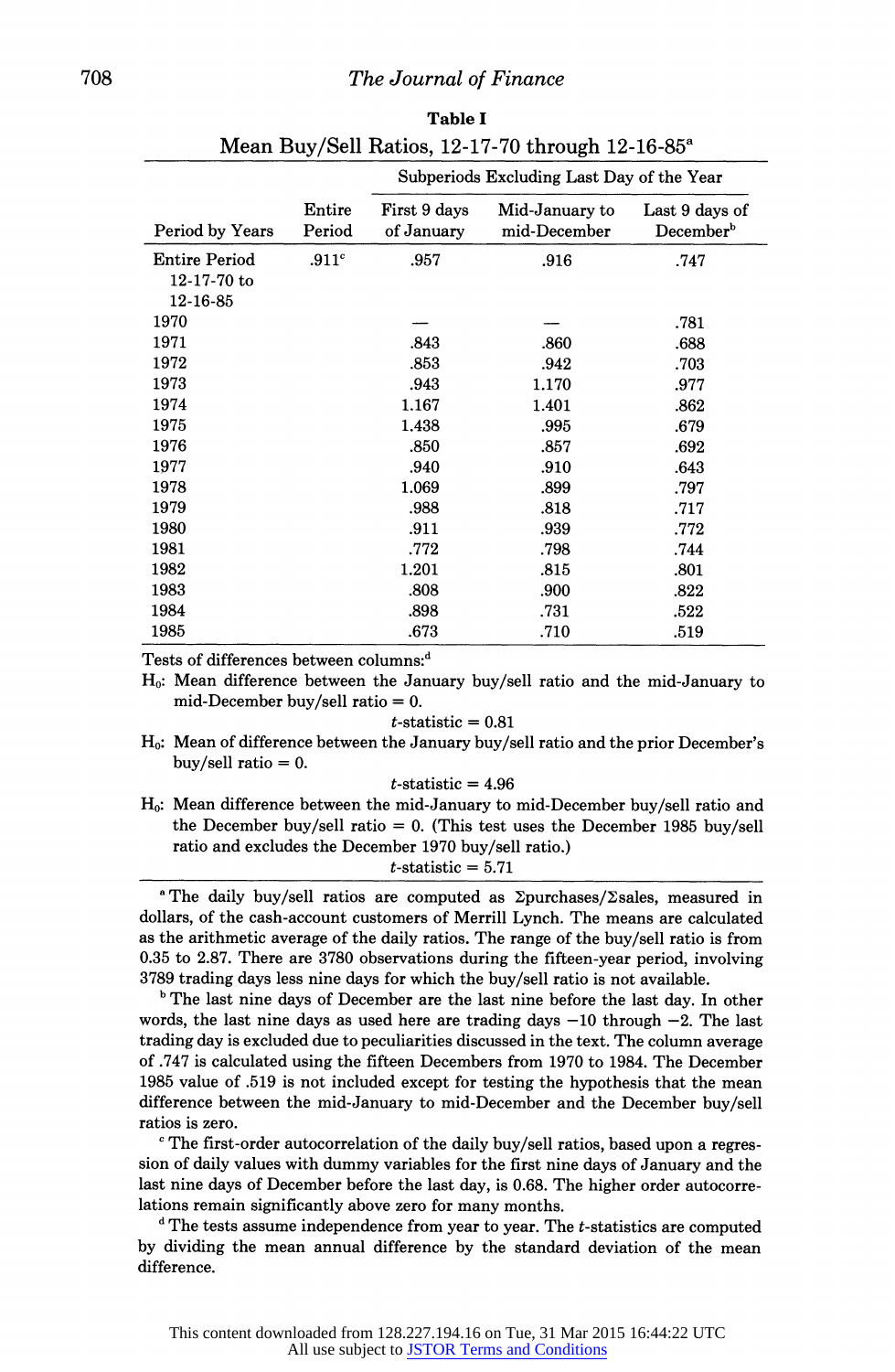#### **Table II**

| by Household Sector |                       |                                                     |          |                            |  |
|---------------------|-----------------------|-----------------------------------------------------|----------|----------------------------|--|
|                     | Mean                  | Net Selling of<br><b>Equities by</b><br>Households, | U.S. GNP |                            |  |
| Year                | Buy/Sell <sup>a</sup> | \$Billions <sup>b</sup>                             | Deflator | Real Net Selling           |  |
| (1)                 | (2)                   | (3)                                                 | (4)      | $\text{(columns (3)/(4))}$ |  |
| 1971                | .853                  | 6.4                                                 | .9602    | 6.67                       |  |
| 1972                | .929                  | 9.9                                                 | 1.0000   | 9.90                       |  |
| 1973                | 1.153                 | 4.3                                                 | 1.0592   | 4.06                       |  |
| 1974                | 1.371                 | 1.0                                                 | 1.1620   | 0.86                       |  |
| 1975                | .999                  | 7.3                                                 | 1.2725   | 5.74                       |  |
| 1976                | .850                  | 0.4                                                 | 1.3388   | 0.30                       |  |
| 1977                | .901                  | 8.2                                                 | 1.4170   | 5.79                       |  |
| 1978                | .900                  | 6.2                                                 | 1.5205   | 4.08                       |  |
| 1979                | .820                  | 23.3                                                | 1.6277   | 14.31                      |  |
| 1980                | .931                  | 10.8                                                | 1.7736   | 6.09                       |  |
| 1981                | .794                  | 34.9                                                | 1.9551   | 17.85                      |  |
| 1982                | .828                  | 14.7                                                | 2.0715   | 7.10                       |  |
| 1983                | .893                  | 17.3                                                | 2.1502   | 8.05                       |  |
| 1984                | .728                  | 74.3                                                | 2.2393   | 33.18                      |  |
| 1985                | .701                  | 104.2                                               | 2.3139   | 45.03                      |  |

| Yearly Average Buy/Sell Ratio and Net Equity Sales |
|----------------------------------------------------|
| by Household Sector                                |

**a These numbers include the last ten trading days of 1985 and exclude the last ten trading days of 1970, unlike the sample used in the rest of the paper.** 

**b Source: Goldman Sachs and Company, Portfolio Strategy, January, 1987, Table 10, updated by Patricia Shangkuan of Goldman Sachs.** 

**For the fifteen-year period, the average value of the buy/sell ratio is .911, which is noticeably below 1.00. The fact that the mean buy/sell ratio is below 1.00 suggests that individuals were net sellers of stock during the period of analysis.12 This is consistent with data reported by Goldman Sachs and Company [13], based upon the Federal Reserve Board's Flow of Funds accounts, which show that for every single year in the 1971-85 period, the household sector (i.e., individual investors buying and selling stock directly, rather than via mutual funds or other intermediaries) was a net seller of stock. In Table II, I report annual net sales of equity by the household sector, along with the average buy/ sell ratio, by year, for 1971-85. The simple correlation between the inflationadjusted annual net sales of stock and the annual mean buy/sell ratio is -.593, showing a reasonably strong correspondence between a low buy/sell ratio and high net equity sales by individuals.** 

**In Table III, I present mean differences in the daily return on small- and large-**

<sup>12</sup> There are two other reasons why the mean buy/sell ratio can differ from 1.00. The first reason **is that I report the equally weighted average of the daily buy/sell ratios in this paper, rather than the volume-weighted average. If the buy/sell ratio is correlated with daily volume, then the equally weighted average will not equal 1.00, even if the dollar volume of buying was equal to the dollar volume of selling by individuals over the sample period. Secondly, since this is a ratio, even if the numerator and the denominator had the same average values, the average value of the ratio would not in general equal one.**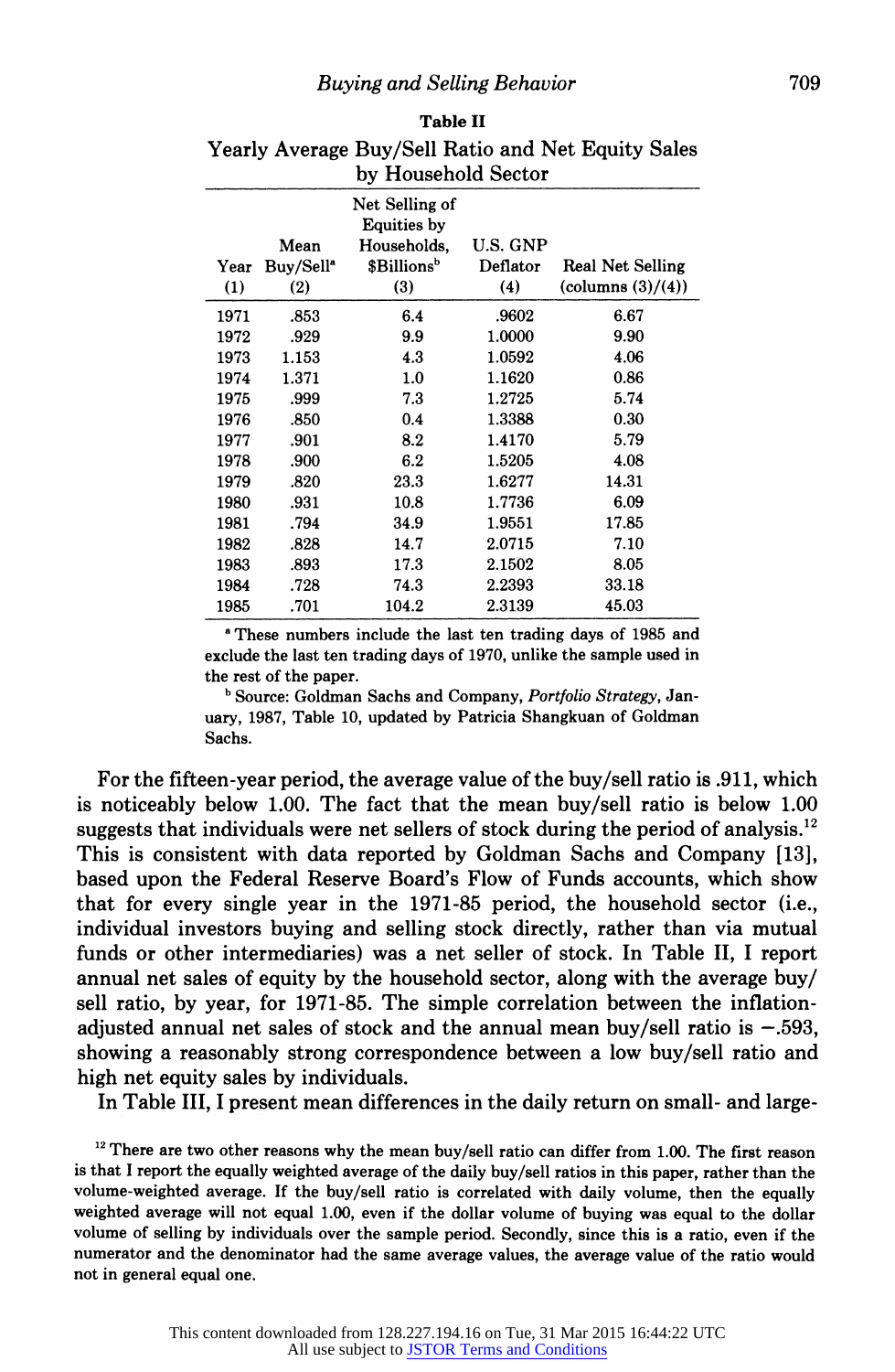#### **Table III**

|                                                 |                  | Subperiods Excluding Last Day of the Year |                                |                                         |  |
|-------------------------------------------------|------------------|-------------------------------------------|--------------------------------|-----------------------------------------|--|
| Period by Years                                 | Entire<br>Period | First 9 days<br>of January                | Mid-January to<br>mid-December | Last 9 days of<br>December <sup>b</sup> |  |
| <b>Entire Period</b><br>12-17-70 to<br>12-16-85 | $.00042^{\circ}$ | .00876 <sup>d</sup>                       | .00010                         | $-.00079$                               |  |
| 1970                                            |                  |                                           |                                | .00556                                  |  |
| 1971                                            |                  | .00826                                    | .00015                         | $-.00075$                               |  |
| 1972                                            |                  | .00846                                    | $-.00088$                      | $-.00314$                               |  |
| 1973                                            |                  | $-.00025$                                 | $-.00175$                      | $-.00546$                               |  |
| 1974                                            |                  | .01862                                    | $-.00033$                      | $-.00474$                               |  |
| 1975                                            |                  | .03737                                    | $-.00010$                      | .00354                                  |  |
| 1976                                            |                  | .00697                                    | .00114                         | .00087                                  |  |
| 1977                                            |                  | .00614                                    | .00114                         | $-.00194$                               |  |
| 1978                                            |                  | .00383                                    | .00072                         | $-.00138$                               |  |
| 1979                                            |                  | .00835                                    | .00054                         | .00299                                  |  |
| 1980                                            |                  | .00295                                    | $-.00023$                      | $-.00155$                               |  |
| 1981                                            |                  | .00641                                    | .00063                         | .00009                                  |  |
| 1982                                            |                  | .00545                                    | .00053                         | $-.00236$                               |  |
| 1983                                            |                  | .00620                                    | .00086                         | $-.00257$                               |  |
| 1984                                            |                  | .00680                                    | $-.00078$                      | $-.00095$                               |  |
| 1985                                            |                  | .00585                                    | $-.00019$                      | .00477                                  |  |

Mean Difference in Daily Returns on Smallest and Largest Deciles of NYSE Stocks  $(r_{\text{small}} - r_{\text{large}})$ , 12-17-70 through 12-16-85<sup>a</sup>

Tests of differences between columns:<sup>e</sup>

**1986 OI QUIPTERCES DELWEER COLUMNS:**<br>II . Mean difference between the Lengther and Il finns returning and the mid Len **1980 . The Samuary Small-Time premium and the mid-da**<br>About Leavel Recent to small  $\mathcal{C}_{\text{max}}$  and  $\mathcal{C}_{\text{max}}$  . to mid-December small-firm premium  $= 0$ .

$$
t\text{-statistic} = 3.77
$$

**1982 .00545 .00053 -.00236 1**<sub>0</sub>. We an unterence between the January small-firm premium and the prior D **1987 1986 1987 1986 1986 1986 1986 1986 1986 1986 1986 1986 1986 1986 1996 1996 1996 1996 1996 1996 1996 1996 1996 1996 1996 1996 1996 1996 1996 1996 1996 199** 

H<sub>0</sub>: Mean difference between the mid-January to mid-December small-firm premium and the December small-firm premium  $= 0$ . (This test uses the December 1985 small-firm premium, and excludes the December 1970 small-firm premium.)  $t$ -statistic =  $1.32$ 

<sup>a</sup> Small and large stocks returns are, respectively, the returns on the smallest and Small and large stocks returns are, respectively, the returns on the smallest and<br>home decides of New York Staak Finskapes, staaks, assumed according to market **best deciles of New York Stock**<br>exist the small of the magnitude value at the end of the previous November 30. The daily portfolio returns are **computed as**  $r_{p,t} = \left[\sum_{i=1}^{n} (1 + r_{i,t-1})(1 + r_{i,t})\right] / \left[\sum_{i=1}^{n} (1 + r_{i,t-1})\right] - 1$ 

for the n stocks in each decile. This procedure adjusts for bid-ask bias (see Blume **Solution state** in each decide. This procedure adjusts for bid-ask bias (see Drum).<br>Obtailed the Life of the Life of December 2007 in the life of the sample due to the the grad of the statistic series of the statistic series in the statistic series in the statistic series of the <br>the statistic series of the statistic series of the statistic series of the statistic series of the statistic

**b** The last nine days of December are the last nine before the last day. In other words, the last nine days as used here are trading days -10 through -2. The last trading day is excluded due to peculiarities discussed in the text.

<sup>c</sup> The first-order autocorrelation of the daily values is 0.22, based upon a Cochrane-Orcutt regression of daily values with dummy variables for the first nine days of January and the last nine days of December before the last day. This regression,

 $r_t - \rho r_{t-1} = b_1 + b_2$  (JANDUMMY<sub>t</sub> –  $\rho$ JANDUMMY<sub>t-1</sub>) +  $b_3$  (DECDUMMY<sub>t</sub> – **nonavailability of buy/sell data.** 

**bDECDUMMY**<sub> $t-1$ </sub>) +  $e_t$ <br>where  $r_t$  is the daily small-firm premium  $(r_{small} - r_{large})$ , has an *F*-statistic of 64.59, which has a *p*-value of less than .0001.

<sup>d</sup> 0.0876, or 0.876 percent per day, totals  $(1.00876)^9 - 1 = 0.0817$ , **c** The first-order and  $\frac{1}{2}$  is 0.22, based upon a Cochrane-

the nine-day period.<br><sup>"</sup> The tests assume independence from year to year. The *t*-statistics are computed by dividing the mean annual difference by the standard deviation of the mean **reference. b** 

**where rt is the daily small-firm premium (rs1,al-riarge), has an F-statistic of 64.59,**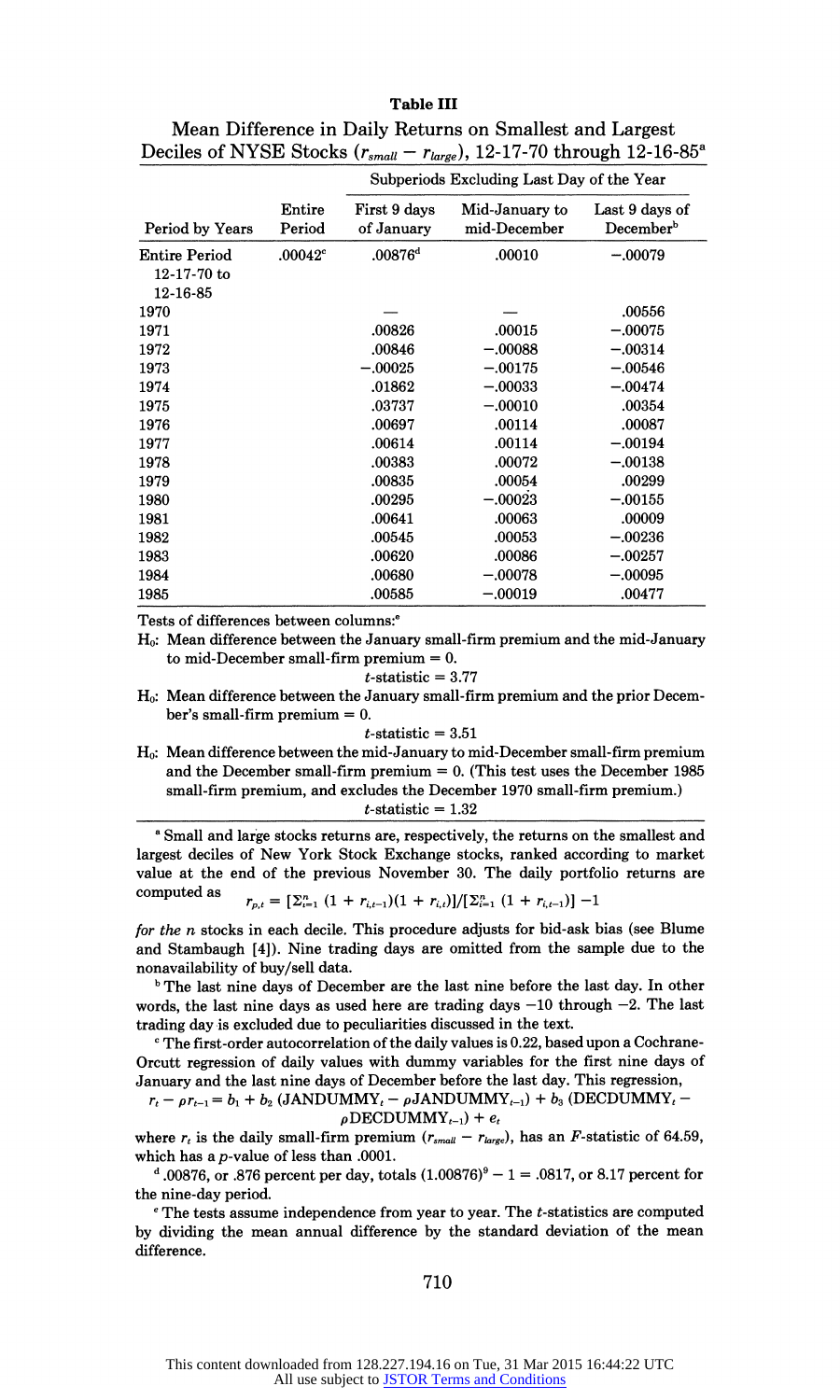**stock portfolios for the same time period and subperiods as in Table <sup>[13</sup>] In both Tables I and III, the last half of December includes only the first nine of the last ten trading days in December. The reason for excluding the last trading day of the year (normally December 31) is that there are peculiarities due, probably, to institutional factors, which I will discuss below. The small- and large-stock portfolios are, respectively, the smallest and largest market-value deciles of common stocks on the New York Stock Exchange (NYSE). NYSE-listed securities are used because the buy/sell ratios are for NYSE-listed stocks only.** 

**The small- and large-stock portfolios are formed based upon the November 30 ranking of market values of NYSE stocks. The portfolios are reformed annually. The reason for using a November 30 date, rather than the more conventional December 31 date, for reforming portfolios is to keep portfolio composition constant during the December-Janaury period. The qualitative and quantitative conclusions of this paper are not sensitive to the portfolio-formation date, however. (The analysis has been duplicated using December 31 market values and portfolio-formation dates.) Securities are removed from the portfolios as they are delisted from the CRSP daily returns tape.** 

**To avoid bid-ask spread bias in the computation of daily returns on the portfolios, I have followed the procedure suggested by Blume and Stambaugh [4]. In particular, the daily portfolio returns are computed as** 

$$
r_{p,t} = \left[ \sum_{i=1}^{n} (1 + r_{i,t-1})(1 + r_{i,t}) / \sum_{i=1}^{n} (1 + r_{i,t-1}) \right] - 1
$$

which weights  $r_{i,t}$ , the current day's return on stock i, by the previous day's relative gross return. Thus, the difference in daily returns  $(r_{small} - r_{large})$  reported **in Table III approximates the return realizable from a buy-and-hold strategy. The average daily difference in return of 0.00042, or 0.042 percent per day, corresponds to an annualized difference of 11.16 percent, assuming 252 trading days per year.** 

**As is the case for the buy/sell ratio, it is easy to reject the hypothesis that there are no seasonal patterns in the daily small-firm premium,**  $(r_{small} - r_{large})$ **. In Table III, I report a t-statistic of 3.51 for the hypothesis that the January smallfirm premium shows no change from the prior December's small-firm premium. The t-statistic for the hypothesis that the mid-January to mid-December smallfirm premium shows no change from the January small-firm premium is 3.77. While the December small-firm premium is lower on average than the prior mid-January to mid-December small-firm premium, the t-statistic is only 1.32.** 

**In Figure 1, I present graphical evidence on the behavior of the buy/sell ratio and the daily excess return of small stocks at the turn of the year. The buy/sell ratio is very low at the end of December, and takes an enormous jump as soon as the new year starts. This behavior is consistent with the notion that investors who engage in tax-motivated selling in late December do not immediately reinvest** 

**<sup>13</sup>While Table III only reports the mean differences in daily returns on small and large stocks, the**  seasonal pattern is due almost exclusively to movement in  $r_{small}$ . The mean daily returns on  $r_{large}$  for **the first nine days of January, mid-January to mid-December, and the last nine days of December are, respectively, .00038, .00037, and .00212 for the fifteen years of analysis.**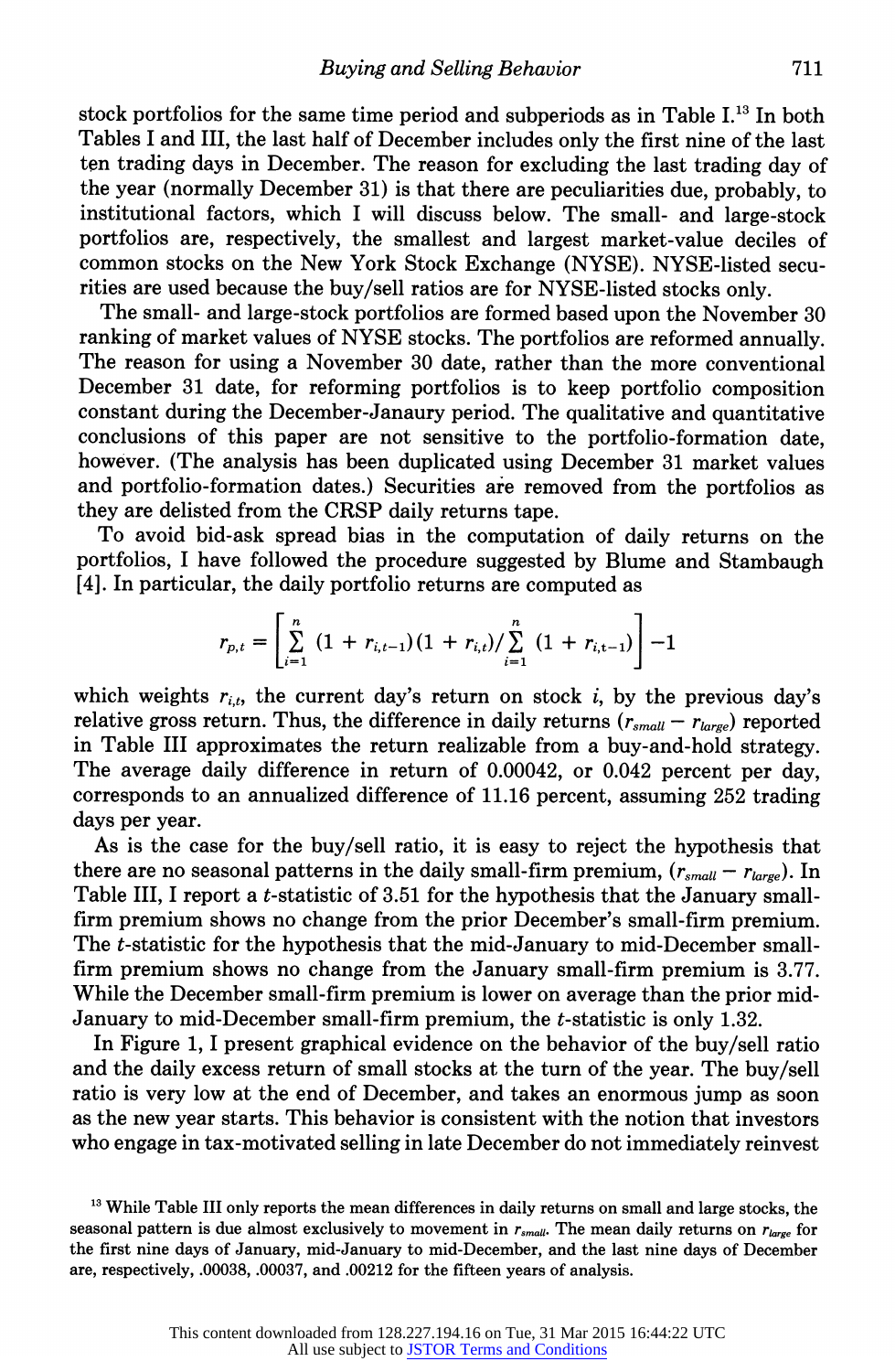

**Figure 1. Mean Buy/Sell Ratio (top) and the Excess Return on Small Firms (bottom) by Trading Day. A Daily Return of .0100 Is 1.00 Percent Per Day.** 

**the funds, but instead wait, to at least some degree, until the beginning of January to do so. In other words, some investors do indeed park their proceeds.** 

**This evidence parallels Rozeff's [24] findings. Rozeff uses monthly data on the buy/sell ratios of five groups of market participants to document that "nonpublic" investors shift out of stocks during December, and back in during January. These**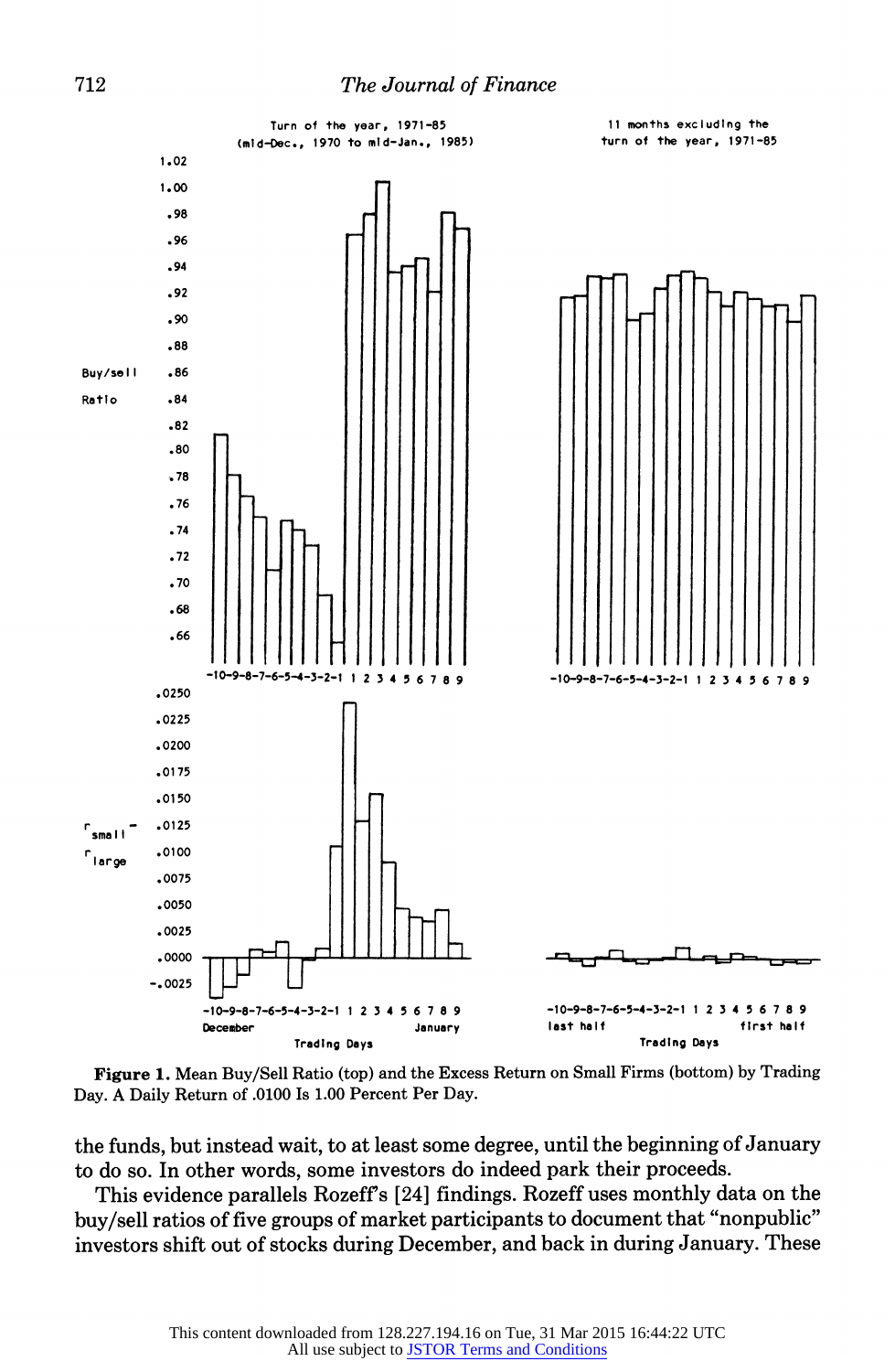**"nonpublic" investors include both individuals and institutions that are not NYSE members. Consequently, his data aggregate the individuals who are intensive in small stocks with institutions that are intensive in large stocks. Nevertheless, Rozeff documents the same phenomenon that I document herethe shifting out during December and the shifting in during January.** 

**The lower left-hand panel of Figure 1 graphs the extremely high returns on small stocks in early January that other researchers have documented. On the first trading day of January, the excess return on small stocks is an incredible 2.4 percent for the day.** 

**Three aspects of Figure 1 are troubling for the parking-the-proceeds hypothesis. First, on the last day of December, the buy/sell ratio is extremely low (in fact, it is at its lowest point of the entire year), while the excess return on small stocks is at its lowest point of the entire year), while the excess return on small stocks is very high (the fourth-highest day of the year). I believe what is occurring on this day is that small-firm stocks tend to close at their ask prices, following a is contained in Lakonishok and Smidt ([18], Table 4), which reports the ratio of (closing price -low)/(high - low) for stocks, categorized by size decile, for days at the turn of the year. In discussing their findings, Lakonishok and Smidt ([18], p. 448) state that "... the data in Table 4 confirm Roll's [22] suggestion that at least part of the observed turn of the year return is a shift from transactions at the bid price to transactions at the ask price, and identify the last trading day of December as the day on which the shift occurs."** 

**The second troubling aspect of Figure 1 is that, given that the buy/sell ratio is so low in December, why don't small-stock prices fall more than they do during the month? My conjecture is that other market participants, knowing that during December individuals are net sellers for tax-motivated reasons, stand ready to buy up the shares being "dumped" by individuals.** 

**The third troubling aspect of Figure 1 is that the January small-firm premium is so large, while the January buy/sell ratio is only slightly above average. My conjecture is that individuals are indeed heavy net buyers of small firms in January, but simultaneously they are selling securities on which they had longterm capital gains. Since the securities that had appreciated in price are unlikely to remain in the smallest decile of firms, this reasoning would predict a pattern in the buy/sell ratio by size decile in January. Unfortunately, the buy/sell ratio is available only in the aggregate. Suggestive evidence is contained in Reinganum [19], however.** 

**Reinganum's Table 1 presents the distribution of firms classified by both his**  measure of tax-loss-selling-group quartiles and market-value decile. Firms are **not evenly distributed over the forty categories. For example, in the lowest decile of market value, his numbers show that "losers" outnumber "winners" (where "losers" are those firms in the bottom quartile of the tax-loss-selling measure distribution, and "winners" are in the upper quartile of this distribution) by a ratio of 8.6 (6.21 to 0.72), while in the highest decile of market value, this ratio is only 0.15 (0.68 to 4.44). If individuals wait until January to sell "winners," and reinvest some of the proceeds in small stocks, significant January buying pressure could exist without the aggregate buy/sell ratio being abnormally high.**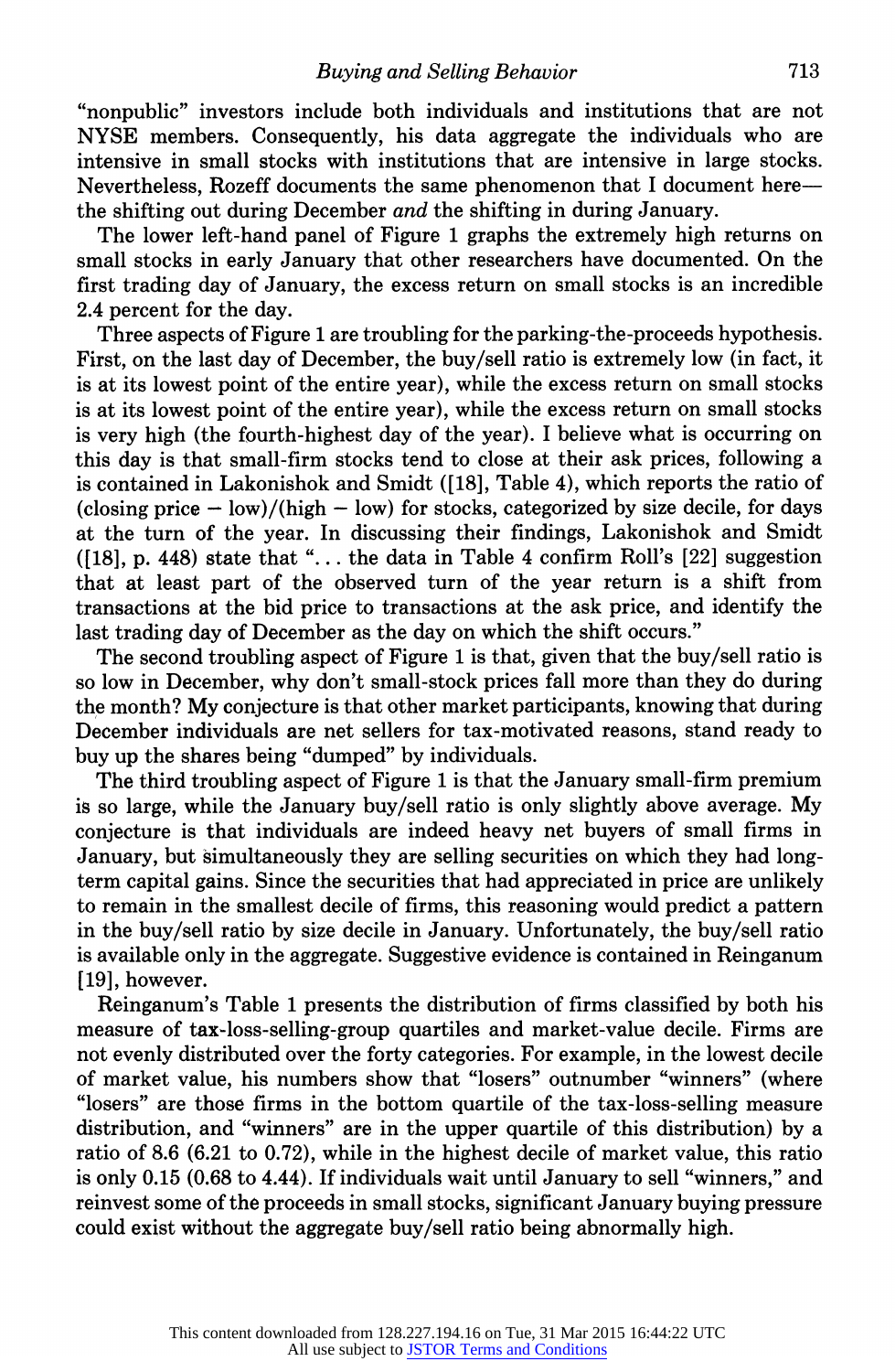**In the right-hand panels of Figure 1, the behavior of the buy/sell ratio and the excess return on small firms are graphed for the eleven non-January turns of the month. No patterns are evident.** 

#### **IV. Empirical Evidence**

**In Table IV, I report the results of a regression for the fifteen turn-of-the-year periods in which the dependent variable is the average excess return on small stocks during the nine-day period commencing on the first trading day of January. The explanatory variable is the average daily buy/sell ratio during the first nine trading days of January. Forty-six percent of the temporal variation in the turnof-the-year effect is explained. Furthermore, the slope-coefficient estimate of .0321 implies that, for a January buy/sell ratio of 1.2 rather than 1.0, the January excess return on small-firms is .0064, or .64 percent, higher per day during the nine-day early January period, certainly an economically meaningful effect.** 

**Alternative specifications of the regression (not reported here), such as using the change in the buy/sell ratio from December to January, produce qualitatively similar results. Furthermore, the results are not sensitive to the length of the "window" analyzed at the turn of the year. I have chosen to compute the average buy/sell ratio and small-firm premium for the first nine days of January, but similar results are obtained if the number analyzed is increased or decreased by a few days.** 

#### **V. Summary and Conclusions**

**Using the buy/sell ratio of individual investors at Merrill Lynch, I have documented that December's net selling abruptly switches to net buying at the turn of the year. The year-to-year behavior of this buy/sell ratio is strongly related to the magnitude of the turn-of-the-year effect.** 

**The behavior of the buy/sell ratio is consistent with the following interpretation: in order to realize losses for tax purposes, individuals sell stocks that have** 

**Table IV OLS Regression Results with the January Small-Firm Premium as the Dependent Variable for the Fifteen Januaries from 1971-** 

|                                                                             |                           | $1985^{\circ}$                                                        |                           |                                  |  |
|-----------------------------------------------------------------------------|---------------------------|-----------------------------------------------------------------------|---------------------------|----------------------------------|--|
|                                                                             | Coefficient estimates     |                                                                       |                           |                                  |  |
| Dependent Variable                                                          | Intercept                 | Average buy/sell<br>ratio during the<br>first nine days<br>of January | $R^2$ <sub>adjusted</sub> | Number of<br><b>Observations</b> |  |
| Average $(r_{small}-r_{large})$<br>during the first nine<br>days of January | $-.0220$<br>$(.0088)^{b}$ | .0321<br>(.0090)                                                      | .46                       | 15                               |  |

**<sup>a</sup>The data for this regression are reported in Tables I and III. <sup>b</sup>Standard errors in parentheses.**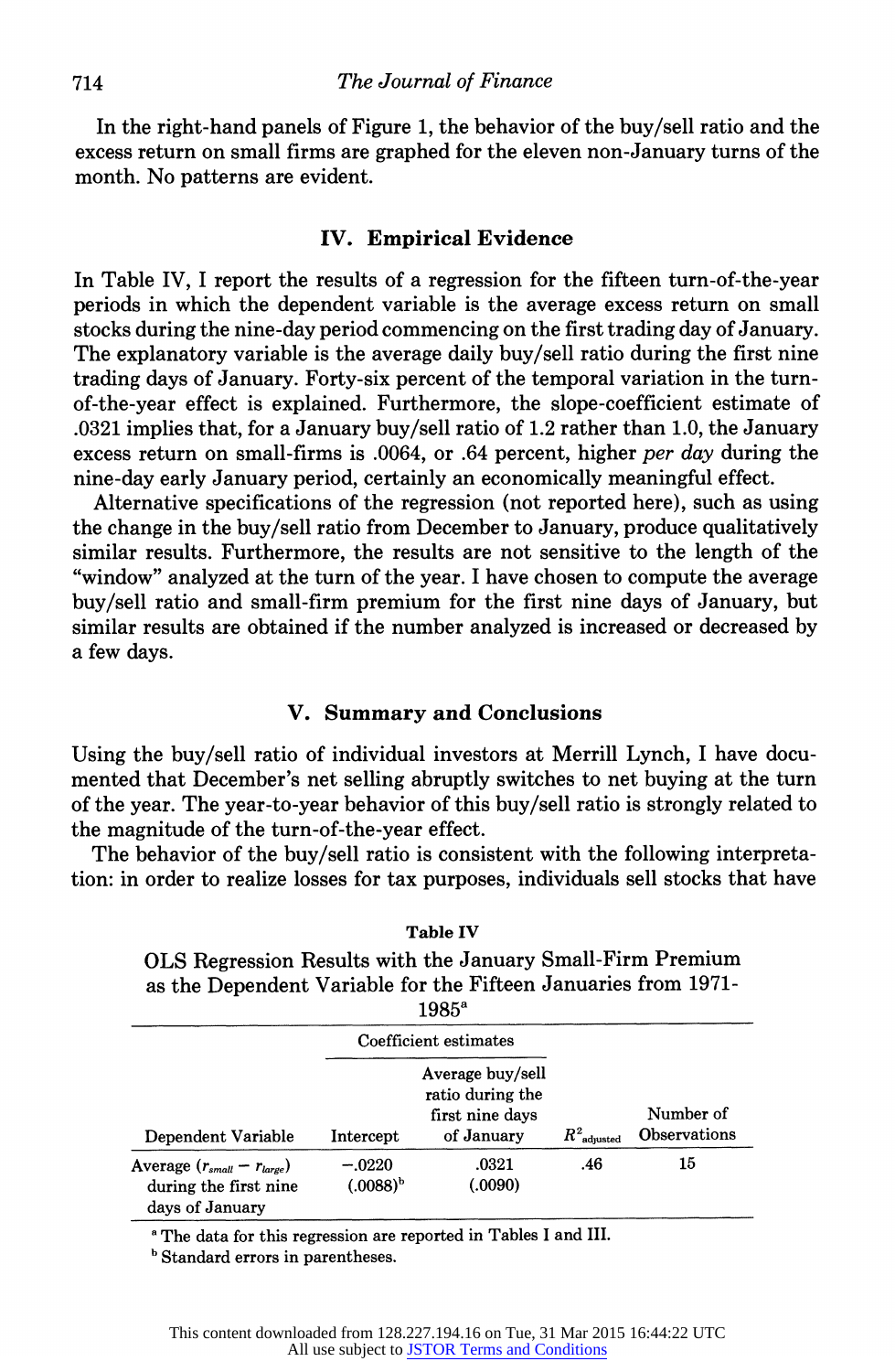**declined in price during December. They do not immediately reinvest all of the proceeds from these sales in other stocks, however. Instead, in the aggregate they wait until January, when they invest in a broad spectrum of small stocks. This January buying may be augmented by cash infusions from year-end bonuses and from the sales of larger firms on which long-term capital gains are being realized.** 

**This explanation highlights the difference between this paper and other taxloss-selling papers (Givoly and Ovadia [12], Reinganum [19], Roll [22], Rozeff [24]) that focus on the selling pressure in December, and view the January rise as a recovery from this selling pressure. My focus is on the abrupt switch to net buying of small stocks by individuals in early January. This difference in emphasis is subtle, but significant.** 

**This interpretation explains why (i) the turn-of-the-year effect is strongest following bear markets, (ii) the turn-of-the-year effect concerns small stocks and not all stocks, (iii) small stocks that are good candidates for tax-loss selling have the strongest effect, and (iv) why small stocks, taken as a group, display a turnof-the-year effect. A brief discussion of these four points follows.** 

**Following stock market declines, tax-motivated selling is heavy in the subsequent December.14 This not only depresses the prices of the stocks subject to this selling pressure, but also results in a large amount of funds being reinvested in the following January. Consequently, the turn-of-the-year effect is strongest following bear markets, e.g., January 1975. When individuals reinvest their funds, they tend to invest in small stocks, just as they do throughout the year. This is why small stocks as a group outperform large stocks in January. However, investors do show some selection in which small stocks they reinvest their funds. I am sure that the data would show that individuals who sell a given stock in December have a disproportionately high probability of reinvesting in that stock, after the thirty-day "wash sale" restriction is satisfied. Consequently, small stocks that had been subject to tax-loss selling pressure outperform other small stocks in January.** 

**My analysis explains why small stocks do well at the turn of the year. It does not explain why, over the course of a year, small stocks have higher returns than large stocks. In other words, my framework is capable of partly explaining the temporal variation of small-stock returns, but it cannot explain why small stocks outperform large stocks. While the temporal behavior of small-stock returns in January, is, I believe, a market inefficiency, the excess return on small firms over the course of the year could conceivably be an equilibrium compensation for riskbearing. Alternatively, it could be a manifestation of DeBondt and Thaler's [9, 10] evidence of stock market overreaction, in that, for individual stocks, there is negative autocorrelation of excess returns, measured on an annual (or longer) basis.** 

**The framework that I am proposing is completely antithetical to that of the** 

**<sup>14</sup>Whether or not it is rational for individual investors to wait until December to realize losses for tax purposes is a question outside the scope of this paper. Schultz [26] presents an analysis in which it is optimal to realize a disproportionate number of losses in December. The evidence in various studies (see the references in Lakonishok and Smidt [18]) indicates that individual investors behave this way.**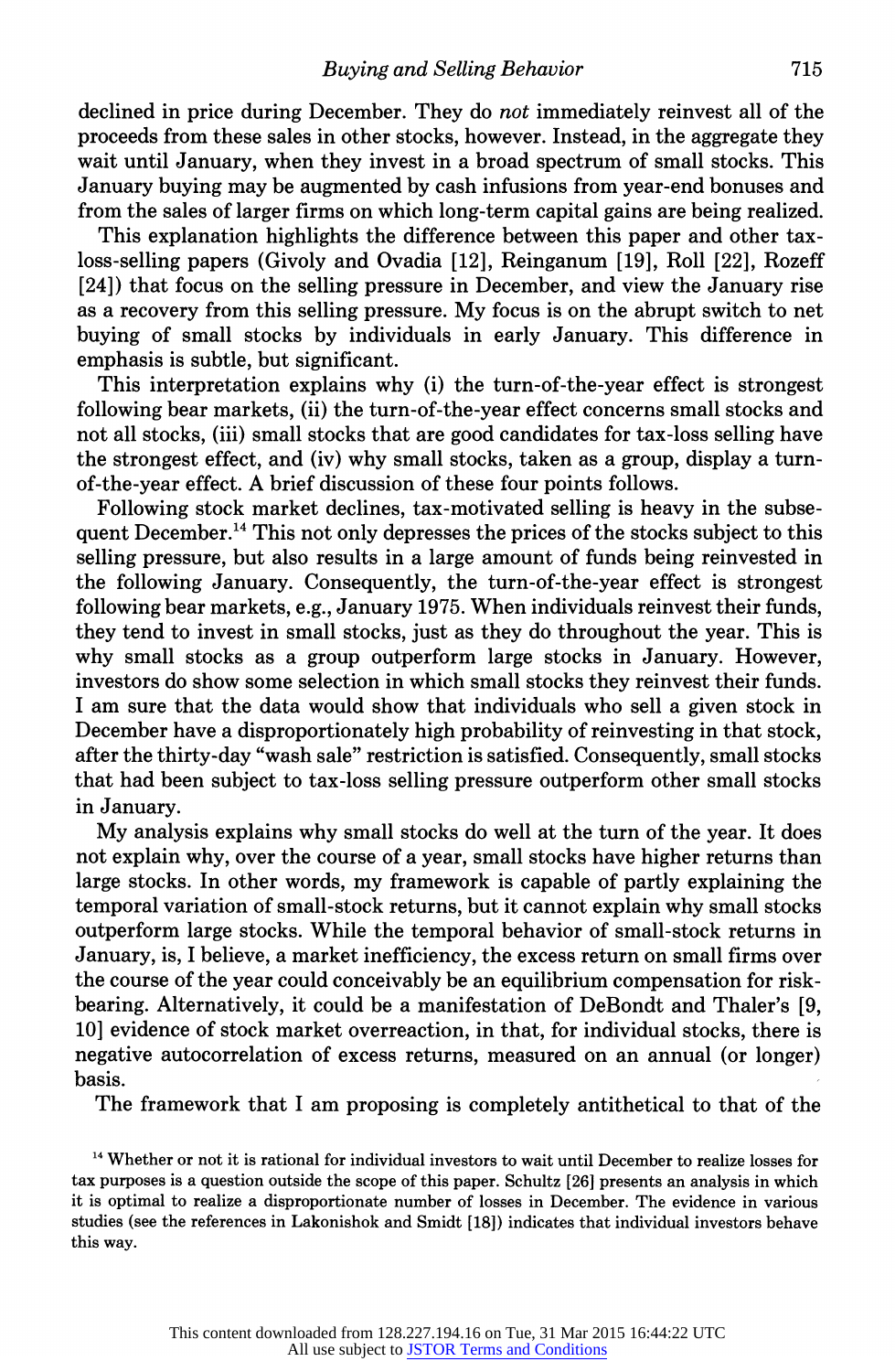**efficient-market hypothesis (in combination with an equilibrium framework such as the CAPM or APT). I am proposing that the turn-of-the-year effect can be best understood in terms of a framework where the small-stock sector is subject to predictable price patterns due to price pressure resulting from predictable portfolio-rebalancing behavior by individual investors. In other words, I am emphasizing institutional factors, rather than equilibrium risk/expected return tradeoffs, as the explanation of the turn-of-the-year effect.** 

**This paper can be viewed as a response to Reinganum's [20] analysis of assetpricing research. I think that the institutionally oriented framework that I am proposing has some merit, especially in competition against equilibrium frameworks that seem incapable of explaining the empirical regularities that have been documented in the literature. The price-pressure framework may be able to explain Ariel's [1] findings that stock prices, on average, rise during the first half of trading months while remaining flat during the second half. Research might demonstrate that institutions have cash inflows that are concentrated during the first half of trading months.** 

#### **REFERENCES**

- **1. Robert Ariel. "A Monthly Effect in Stock Returns." Journal of Financial Economics 18 (March 1987), 161-74.**
- **2. Rolf W. Banz. "The Relationship between Return and Market Value of Common Stocks." Journal of Financial Economics 9 (March 1981), 3-18.**
- **3. Marshall Blume and Irwin Friend. "Recent and Prospective Trends in Institutional Ownership and Trading of Exchange and OTC Stocks." Unpublished University of Pennsylvania working paper, 1986.**
- **4. Marshall Blume and Robert Stambaugh. "Biases in Computed Returns: An Application to the Size Effect." Journal of Financial Economics 12 (November 1983), 387-404.**
- **5. Ben Branch. "A Tax Loss Trading Rule." Journal of Business 50 (July 1977), 198-207.**
- **6. Business Week, April 18, 1986.**
- **7. K. C. Chan. "Can Tax-Loss Selling Explain the January Seasonal in Stock Returns?" Journal of Finance 41 (December 1986), 1115-28.**
- **8. Ross Clark and William Ziemba. "Playing the Turn of the Year Effect with Index Futures." Operations Research 36 (January/February 1988).**
- **9. Werner F. M. DeBondt and Richard Thaler. "Does the Stock Market Overreact?" Journal of Finance 40 (July 1985), 793-805.**
- **10. . "Further Evidence on Investor Overreaction and Stock Market Seasonality." Journal of Finance 42 (July 1987), 557-82.**
- **11. Eugene Fama and James MacBeth. "Risk, Return and Equilibrium: Empirical Tests." Journal of Political Economy 81 (May 1973), 607-36.**
- **12. Dan Givoly and Arie Ovadia. "Year-End Tax-Induced Sales and Stock Market Seasonality." Journal of Finance 38 (March 1983), 171-86.**
- **13. Goldman Sachs. Portfolio Strategy, January 1987.**
- **14. Lawrence Harris and Eitan Gurel. "Price and Volume Effects Associated with Changes in the S&P 500 List: New Evidence for the Existence of Price Pressures." Journal of Finance 41 (September 1986), 815-30.**
- **15. Roger Ibbotson and Rex Sinquefield. Stocks, Bonds, Bills, and Inflation: The Past and the Future. Charlottesville, Va.: The Financial Analysts Research Foundation, 1982.**
- **16. Donald Keim. "Size-related Anomalies and Stock Return Seasonality: Further Empirical Evidence." Journal of Financial Economics 12 (June 1983), 13-32.**
- **17. . "The CAPM and Equity Return Regularities." Financial Analysts Journal 42 (May/June 1986), 19-34.**